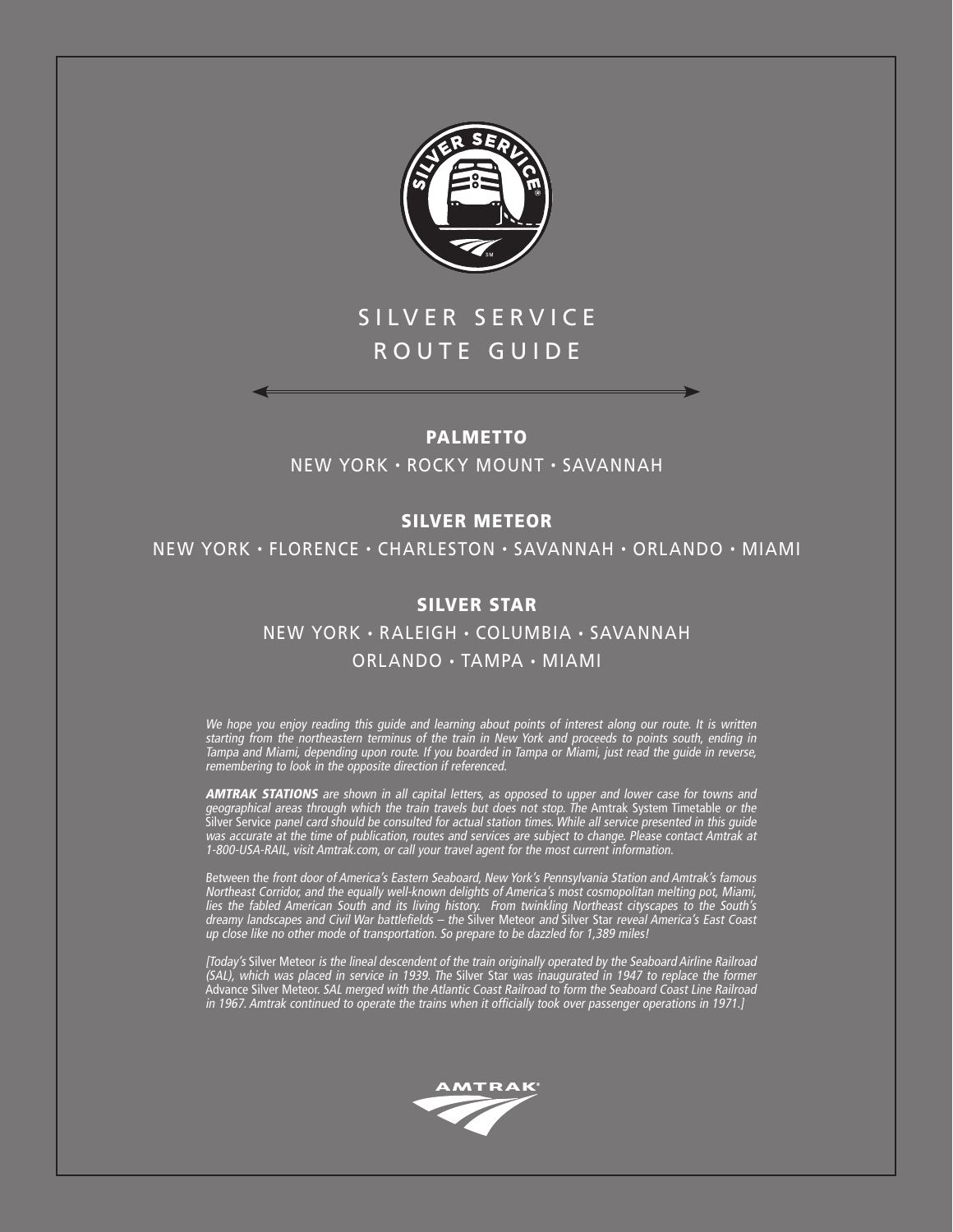# WELCOME ABOARD



Welcome aboard the Silver Meteor,® Silver Star,® or Palmetto,® a lush journey from America's largest city through exciting Northeast Corridor cityscapes, the Deep South's Civil War history, and on to the magical and exciting sights and sounds of Florida's beaches, cities and family attractions. On board, you will witness scenery not accessible by other modes of transportation while experiencing the unique comfort and relaxation of rail travel. We are happy to have you on board today and we want to ensure that your trip is everything that you want it to be. If there is anything that can be done to make your trip more enjoyable, please do not hesitate to call on any Amtrak employee.

#### The Train Staff

The staffs of the Silver Meteor, Silver Star and Palmetto are here to make your trip a special and enjoyable experience.

Conductor is responsible for the entire On-Board Services staff as well as ticket collection, the safety of passengers and the safe operation of the train.

Lead Service Attendant is responsible for the operation of the Dining car and Dining car staff.

Lounge Car Attendant is responsible for the operation of the Café/Lounge car.

Sleeping Car Attendant is responsible for providing all service for passengers ticketed in Sleeping car accommodations, including room preparation, luggage service and any assistance necessary to ensure a comfortable journey. He/she can also assist with meal reservations or arrange for your meal to be served in the privacy and comfort of your accommodation.

Coach Attendant is responsible for providing service for passengers ticketed in coach. This includes seat assignment, pillow service, luggage service and other assistance to ensure a comfortable journey.

#### ACCOMMODATIONS

Superliner Sleeping (except Palmetto) accommodations provide a range of private rooms with amenities for day and night use. From roomettes to bedrooms featuring a private lavatory and shower, Sleeping car accommodations will suit any need and can be described in more detail by any member of the crew. Please ask to speak to the Conductor regarding the availability of rooms. Amtrak Metropolitan Lounge/ClubAcela are available in Chicago and Washington for Sleeping car service passengers.

Coach seating provides a wide reclining seat with leg rest, folding tray table and overhead reading light. Free pillows and at-seat meal service are also available.

Dining (except Palmetto) service offers a wide range of full hot meals featuring regional cuisine prepared by Amtrak chefs with specialties unique to the Silver service trains. The Dining car provides the perfect venue to meet your fellow passengers and enjoy a delicious meal while the scenery glides by your window. Sleeping car accommodation charges include meals in the Dining car, while passengers ticketed in Coach may purchase Dining car meals at reasonable prices. Striking scenery and a great staff make dining on the Silver Star and Meteor a memorable experience.

Lounge/Café is the perfect location for scenic viewing and lighter fare. Large panoramic windows provide the perfect vantage point for sightseeing and making new friends. The Café offers sandwiches, snacks and beverages.

HOST RAILROADS are the freight and commuter railroads that Amtrak contracts with to operate Amtrak passenger trains. The Silver Meteor, Silver Star and Palmetto operate between New York and Washington on Amtrak, between Washington, Savannah and West Palm Beach on CSX Transportation, between Washington and Selma on CSX Transportation, between Selma and Raleigh on Norfolk Southern, and West Palm Beach and Miami on Florida Department of Transportation lines.

Information contained in this route guide as well as described amenities and features are subject to change without notice. While gratuities are not required for services provided, it is an appreciated way to convey to an employee that he or she has made your trip more enjoyable.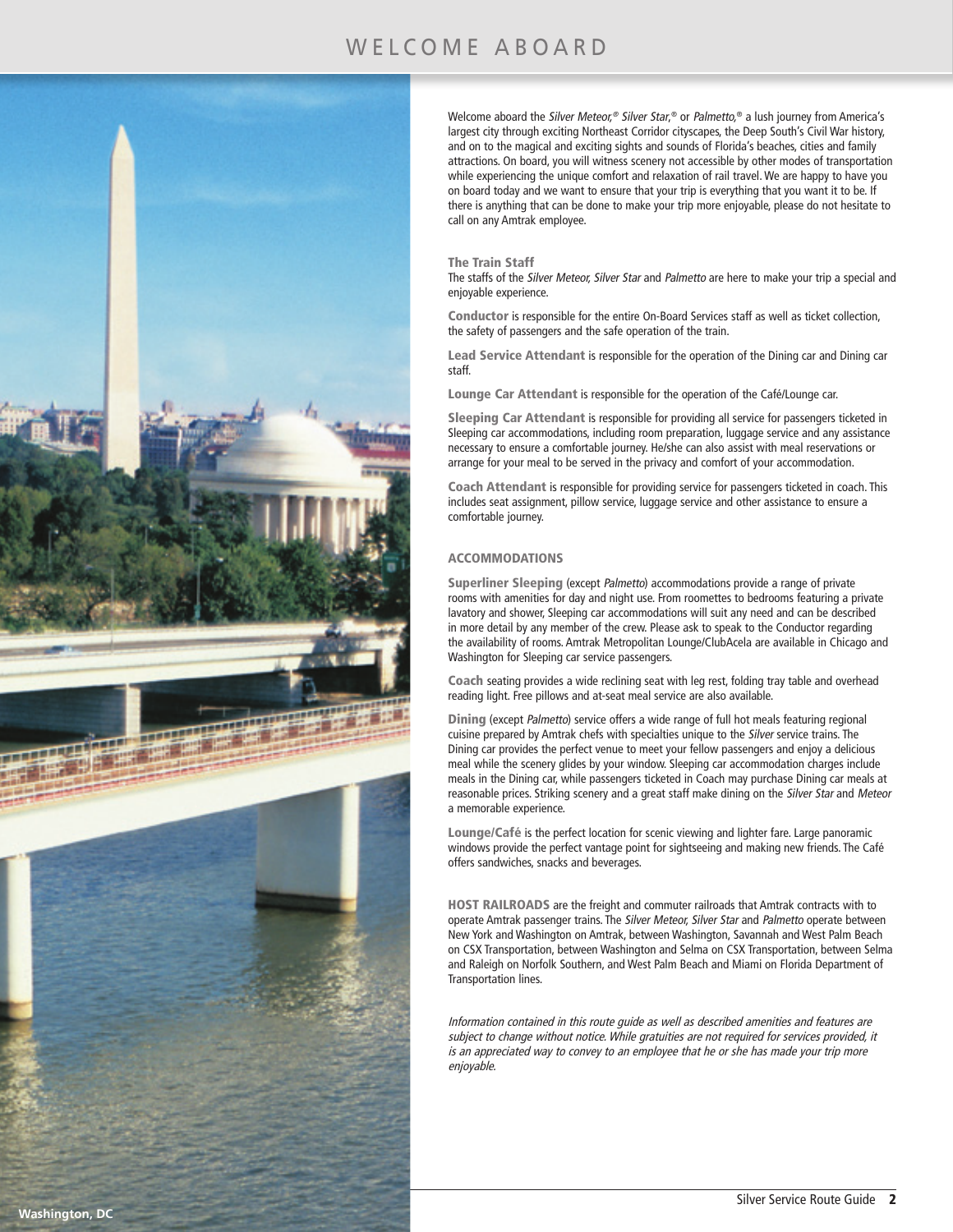

**Miami**

NEW YORK is America's most populous city. So famous are its districts that Wall Street, Broadway and Madison Avenue are universally recognized shorthand for the industries located there. It is a global city, with worldwide influence over commerce, finance, culture and entertainment and the arts. It is also an important center for international affairs, hosting the United Nations headquarters. Unique among U.S. cities for its extensive use of mass transit, the density and diversity of its population, its reputation as a city that never sleeps is due to its 24-hour subways and the constant bustling of traffic and pedestrians. Birthplace of numerous cultural movements, its metropolitan population surpassed 10 million in the early 1930s, making it the first "megacity" in human history. Amtrak offers connections to its entire system through Chicago from New York.

#### New York/New Jersey State Line

North River Tunnels Departing Manhattan, we enter a 2.5 mile tunnel under the Hudson River connecting Weehawken, New Jersey with Pennsylvania Station. The tubes (one in each direction) were completed in 1910 by the Pennsylvania Railroad.

New Jersey Meadowlands now visible is a large ecosystem of wetlands known for being the site of huge landfills and decades of environmental abuse. The Meadowlands Sports Complex here was built in 1976. Even today, the area contains many species of fish, crustaceans and mollusks, and is considered an important bird habitat.

NEWARK is the largest city in New Jersey and a major container shipping port. It is most recently known as Renaissance City for efforts to revitalize its downtown. It is the third largest insurance center in the U.S. and home to Newark Museum with the best Tibetan arts collection in the world. Its New Jersey Devils hockey club came in 2007.

Elizabeth is fourth largest city in the state. It was named one of "America's Greenest Cities" by Popular Science magazine in 2008. Its first major industry was the Singer Sewing Machine Company in 1872. Baseball great Yogi Berra hails from Elizabeth.

New Brunswick on the southern bank the Raritan River is known as "Healthcare City," reflecting its concentration of medical facilities as well as the corporate offices and production facilities of several large pharmaceutical companies. Settled in 1681, it became an important hub for Colonial travelers and traders. Home of Rutgers University, its list of notable natives includes former Washington Redskins quarterback Joe Theismann and actor Michael Douglas.

TRENTON is the capital of New Jersey and was the site in 1776 of George Washington's first military victory after crossing the Delaware River. It was briefly capital of the United States in November and December of 1784. Watch for the bridge slogan that reads "Trenton Makes, the World Takes" -- a relic of its era as a major manufacturing center from the late 1800s through the 1950s. It is home to New Jersey State Prison with two maximum security units. Innovative comedian Ernie Kovacs, influenced deeply by his Trenton Central High School drama teacher, went on in turn to influence American comedy for decades after his 1962 death in an automobile accident.

New Jersey/Pennsylvania State Line

North Philadelphia is home to Temple University and birthplace of comedian Bill Cosby. Tastykake and Pep Boys are headquartered in its Allegheny West neighborhood.

Schuylkill River (pronounced SKOO-kull) is very popular with watersports enthusiasts and college rowing teams. Boat House Row is visible on the left after crossing the river, as is the Philadelphia Museum of Art, the steps of which were used by "Rocky" to train for his big fight in the film of the same name.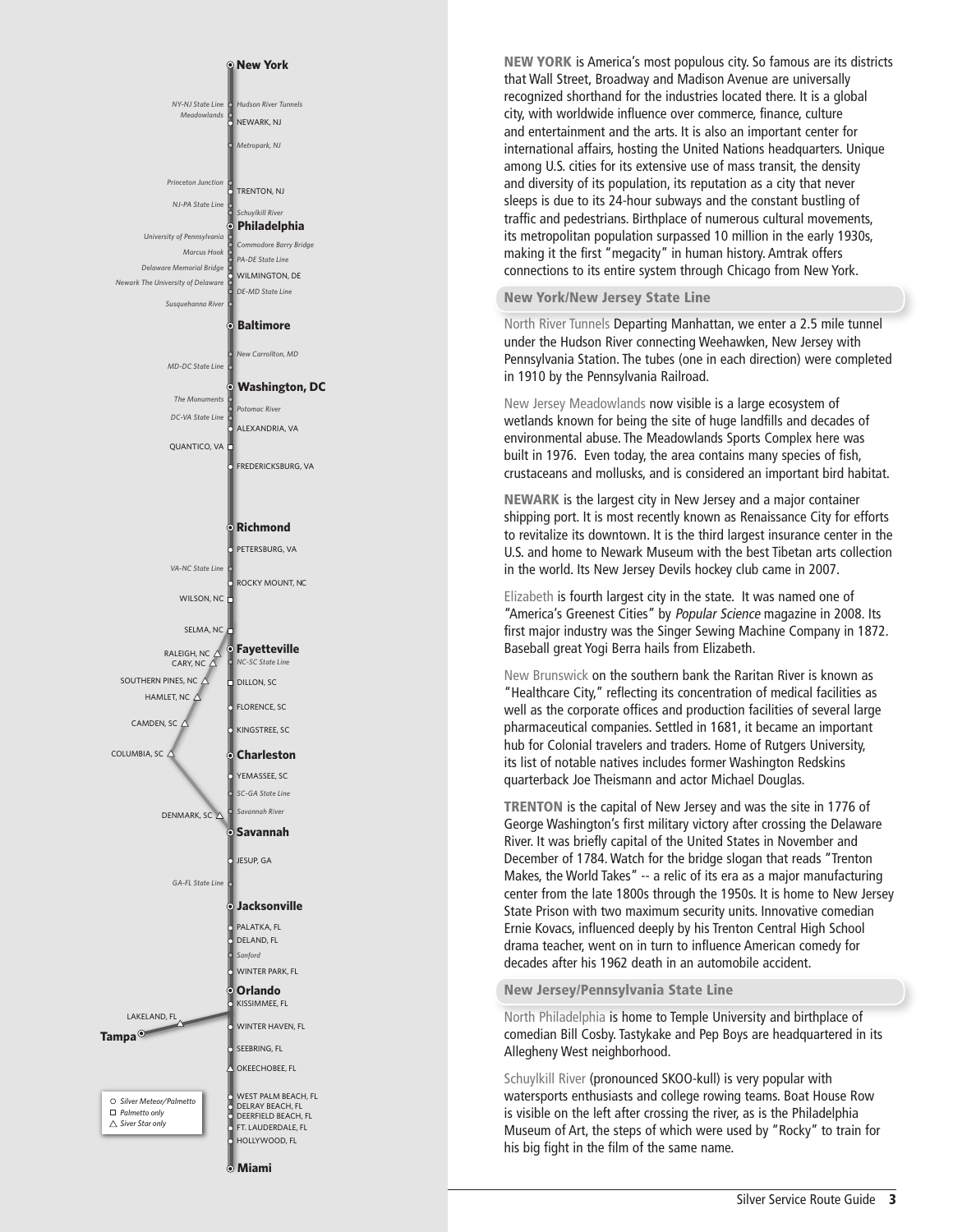PHILADELPHIA Before we enter 30<sup>th</sup> Street Station, Center City can be seen on the left. City Hall Tower holds a statue of William Penn, founder of Pennsylvania, planner and developer of Philadelphia – the "City of Brotherly Love" -- and a devout pacifist and Quaker. Home of the Liberty Bell, the signing of the Declaration of Independence and the U.S. Constitution, Philadelphia was the social and geographical center of the original 13 American colonies, giving birth to the American Revolution. It also served as the nation's second capital in 1774. Today, its metropolitan area is the fourth largest in the U.S.

University of Pennsylvania is now visible behind the school stadium, Franklin Field. A member of the Ivy League, it serves 20,000 students with 4,500 professors as one of the most selective universities in the U.S. It offered the nation's first modern liberal arts curriculum after a board of trustees was assembled by Benjamin Franklin in 1749.

Commodore Barry Bridge spans the Delaware River between Bridgeport, N.J. and Chester, Pa. At 1,644 ft., it is the fourth longest cantilever bridge in the world.

Marcus Hook calls itself the "Cornerstone of Pennsylvania." Set alongside the Delaware River, it provided the setting for the 2005 film One Last Thing about a teen with a rare, terminal form of cancer who wished only for a date with a supermodel.

#### Pennsylvania/Delaware State Line

WILMINGTON experienced high growth in office construction and jobs in the 1980s after passage of laws liberalizing bank governance within the state. Many international banks have operations in the city, especially credit card operations. The historic train station was built in 1908 by the former Pennsylvania Railroad. Notables from Wilmington include actress Valerie Bertinelli, musician Cab Calloway and commentator Bill Press.

Newark (pronounced NU-ARK) was founded in 1694. During the Revolutionary War, legend has it that the Stars and Stripes were first flown at the Battle of Cooch's Bridge outside of Newark. Today, it is home to the University of Delaware, with world class programs in business, chemical engineering, chemistry and biochemistry. Its central area is compact, walkable and lively, due in large part to university students. Edgar Allan Poe is said to have written parts of "The Raven" while staying at the inn on Main Street.

#### Delaware/Maryland State Line

Elkton marks the head of navigation on the Elk River, which flows into nearby Chesapeake Bay. The town was once famous as a place for eloping couples to marry.

Susquehanna River is the longest river on the east coast and provides half of the freshwater inflow for the Chesapeake. Geologically, it is regarded as extremely ancient. In 1979, it was the scene of the Three Mile Island nuclear power accident near Harrisburg, Pennsylvania.

Aberdeen is home to the U.S. Army's Aberdeen Proving Ground, established by Congress in 1918. Baltimore Orioles legend Cal Ripkin, Jr. hails from Aberdeen.

BALTIMORE is a major seaport founded in 1706 and the largest city in Maryland. Its Inner Harbor is a successful example at the city's ambitious renewal effort. It is named after Lord Baltimore, founding proprietor of the Maryland Colony. Francis Scott Key, a Maryland lawyer, wrote the Star Spangled Banner here, a recounting of the British attack on the harbor during the War of 1812. Baltimore exhibits examples of architecture from periods ranging over two centuries. Oriole Park at Camden Yards is considered to be the most beautiful "retro" style baseball park in the major leagues. One of Amtrak's eight busiest stations, the city is home to author Tom Clancy and Olympian Michael Phelps.

New Carrollton is a suburban stop for Amtrak's Northeast Corridor service, situated alongside the eastern terminus of the Washington Metrorail's Orange Line. Lying just inside the famous Washington Capital Beltway, it is named for a delegate to the Continental Congress and signer of the Declaration of Independence, Charles Carroll.

#### Maryland/DC Border

WASHINGTON, DC is the nation's capital, founded in 1790. In addition to all three branches of the federal government, it houses 172 foreign embassies and the headquarters of the World Bank, International Monetary Fund, Organization of American States, Inter-American Development Bank, Pan American Health Organization, numerous trade unions, lobbying groups and professional associations. It is also home to many museums and monuments, and parks such as Rock Creek, Chesapeake and Ohio Canal, National Mall, Theodore Roosevelt Island and Anacostia.

Washington Union Station was opened in 1907. Designed by Daniel Burnham, it was restored in 1988 and is today one of the biggest tourist attractions in the city, housing shops, restaurants, theaters, Washington Metro light rail and Amtrak. Its centennial was celebrated in 2008.

Washington is one of only 13 cities in the U.S. with teams representing all four major sports; its Washington Redskins have won three professional league championships. Several notable universities, including Georgetown, American, George Washington and Catholic are in Washington. We depart the city from a tunnel under the Capitol, affording us a sweeping view of "official" Washington. Visible soon is the Bureau of Engraving and Printing, where all currency and postage stamps are produced. The Washington Monument dominates the skyline, and the Jefferson Memorial – modeled after the third president's home at Monticello – can be seen astride the Tidal Basin, ringed by Japanese cherry trees.

#### DC/Virginia Border

Potomac River As we cross, the Pentagon is visible on the Virginia side and Arlington National Cemetery is just beyond. We now pass Crystal City, an office and hotel complex. The river, 383 miles long, forms a part of the borders between Maryland, Washington, Virginia and West Virginia. Known as "The Nation's River," it is rich in history and heritage. George Washington was born in, surveyed and spent most of his life within the Potomac Basin. Its watershed links coal miners in upstream West Virginia, urban residents in the District of Columbia and watermen in Virginia's Northern Neck.

ALEXANDRIA and its historic center, Old Town, is a mostly highincome suburb of Washington, largely populated by professionals working in federal civil service, the military, or for one of the private companies contracting to provide service to the federal government. Established in 1695, it was ceded in 1791 to the U.S. Government to form the District of Columbia, and retro ceded to Virginia in 1846 when the District of Columbia was reduced in size to exclude that portion south of the Potomac River. Market Square in Old Town is the oldest continuously operating marketplace in the U.S.

RICHMOND is the capital of the Commonwealth of Virginia. The first permanent settlement within the present limits of the city was made in 1609. In 1775, Patrick Henry delivered his famous "Give me Liberty or Give me Death" speech in St. John's Church; it was crucial for deciding Virginia's participation in the first Continental Congress and for setting the course for revolution and independence. Thomas Jefferson and George Washington were in attendance at this critical moment. At the start of the Civil War in 1861, the strategic location of the Tredegar Iron Works was a primary factor in the decision to locate the Confederate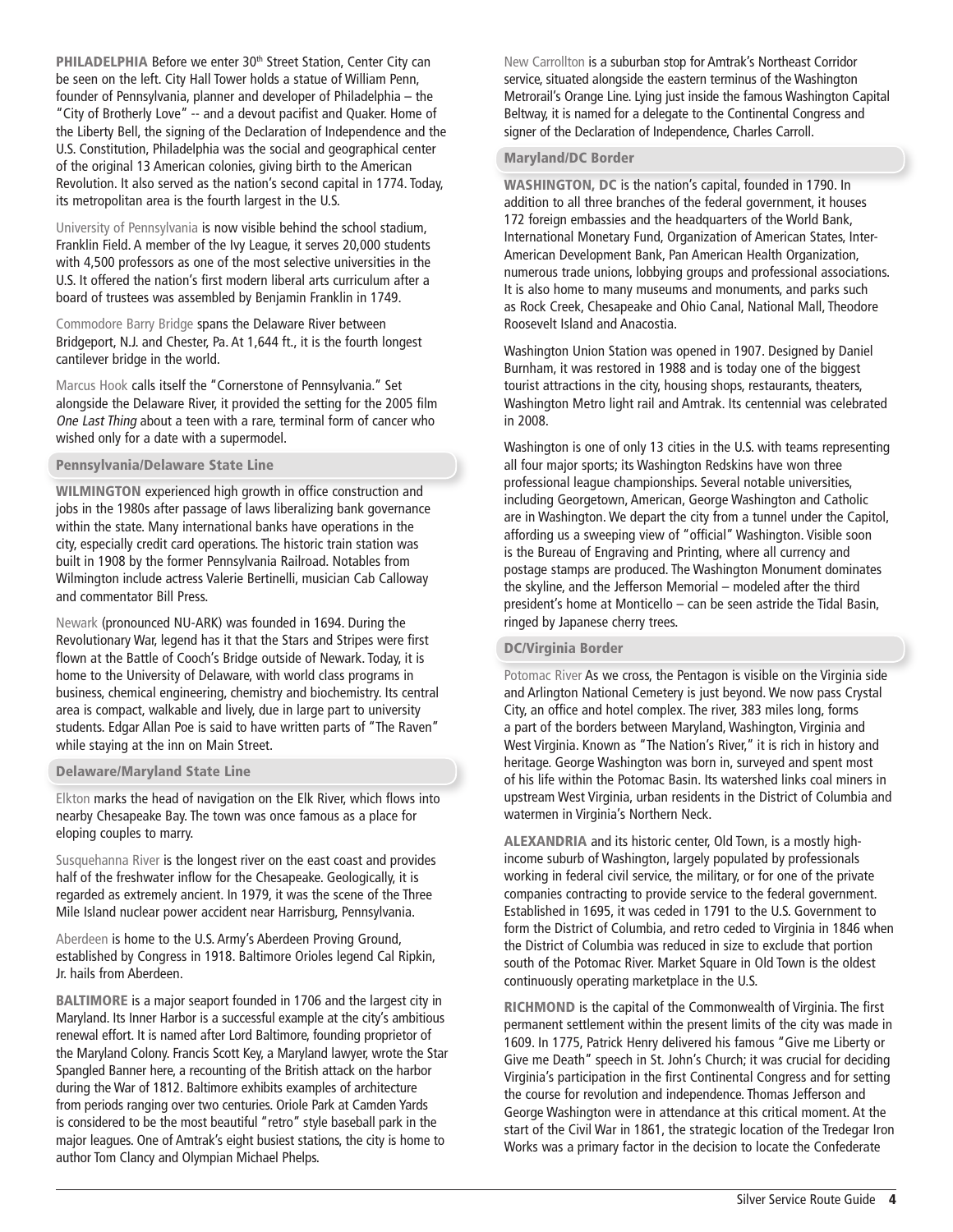Capital in Richmond. (The first capital had been in Montgomery, Alabama.) Now, with a downtown revival including the beautiful Canal Walk, Richmond is home to nine Fortune 500 companies, including the now defunct retailer Circuit City which spun off used car retailer CarMax, a separate Fortune 500 company. Actors and siblings Warren Beatty and Shirley MacLaine hail from Richmond.

PETERSBURG grew from a fort in 1645 to a city in 1748, becoming renowned as a commercial and railroad center. A substantial business community centered on tobacco, cotton, flour mills and banking. The 1865 Siege of Petersburg lasted 292 days, and its ending effectively preceded Robert E. Lee's surrender and the conclusion of the Civil War. The extended network of fortified entrenchments around the city had established a warfare precedent that would be used extensively in Europe during World War I. More recently, the city has invested heavily in historic preservation of architecture, and has a large inventory of 18<sup>th</sup>, 19<sup>th</sup> and 20<sup>th</sup> century structures in its historic neighborhoods. Actor Joseph Cotton was born and raised in Petersburg.

### Virginia/North Carolina State Line

ROCKY MOUNT was incorporated in 1867, but dates to 1816 when its first post office opened. Presently, it is an All-America City Award-winning community. Its Golden East Crossing mall is one of the biggest malls east of Raleigh. It is the overall sense of community here that sets Rocky Mount apart from other small cities. The current state governor, Mike Easley, hails from Rocky Mount. Former state Lieutenant Governor James Carson opened the city's first franchise Hardee's restaurant in Rocky Mount – ironically, on McDonald Street! The town is also home to the corporate headquarters of Boddie-Noell, which owns many Hardee's franchises and all of the Texas Steakhouse restaurants. Actress Mary Elizabeth Winstead of Final Destination 3 and Live Free or Die Hard was born in Rocky Mount.

WILSON (Palmetto only) was ranked first in North Carolina in 2006 for economic strength among "micropolitan" cities (of less than 50,000 in population). It has a large supply of water due to its expansion of Buckhorn Lake. Its Wilson Mall has just completed a major renovation. Wilson is also noted for its numerous and varied historic bungalows. A local singing group known as the O'Kaysions recorded a top ten hit in 1968 called Girl Watcher. It was later reworked into a tune called I'm A Wheel Watcher to promote the TV show Wheel of Fortune.

SELMA (Palmetto only) The impetus for the settlement that became Selma came from a plan of the General Assembly in 1848 to build a railroad. In 1866, Col. John Sharp came to the county seeking consignments of naval stores and cotton for his firm in Norfolk. Interested in locating a town at the rail station, he arranged the purchase of 50 acres of land, but had to have the station relocated. Once platted, a celebration of the public sale of lots via a gala barbeque and dance was held at the depot – the actual birth of the town – at which Sharp is said to have gained acceptance for the name of Selma, his original hometown in Alabama. Vicks ointment was concocted here in 1880 by chemistry buff Lunsford Richardson after purchasing a small drugstore owned by his brother-in-law, Joshua Vick.

## Route of the Silver Meteor and Palmetto

#### In North Carolina

FAYETTEVILLE is best known as the home of Fort Bragg, a U.S. Army post northwest of the city. It was named in honor of General Lafayette, a French military hero who aided the Americans during the Revolutionary War. In June 1775, the "Patriot Point Resolves" were written here and predated the Declaration of Independence by one year. The city hosted the convention that ratified the U.S. Constitution in 1789. Actress Julianne Moore was born at Fort Bragg. In recent years, new additions such as the

Fayetteville Area Transportation Museum and Linear Park have changed the face of the downtown area.

## In South Carolina

DILLON (Palmetto only) gained prosperity when town fathers allowed the railroad to come through it. Its economy was based on tobacco and cotton production and sales. Today, outside of service industry and state employment, jobs are scarce; a Harbor Freight Tools distribution center has brought much needed economic activity. Current chair of the Federal Reserve Board Ben Bernanke grew up here and is a graduate of Dillon High School. He once worked as a waiter at South of the Border, a roadside attraction at the North Carolina/South Carolina state line.

FLORENCE The President of the Wilmington and Manchester Railroad (W&M) built his home at the junction of the W&M and the Northeastern and named the community Florence, after his daughter. During the Civil War, the town was an important supply and railroad repair center for the Confederacy. Florence grew into a major biomedical and financial center, also known for industries such as textiles, pharmaceuticals, paper, manufacturing and agricultural products. Antiques Roadshow host Mark Walberg hails from Florence.

KINGSTREE was originally founded as Williamsburg, but a lone, unusually large white pine tree was found near the Black River. The king's mark was affixed to it as a claim, and it was never cut. The county kept the name Williamsburg, but the county seat became known as The King's Tree. Notable natives include R&B artist Teddy Pendergrass.

CHARLESTON By the late 1600s, Charleston was the southernmost point of English settlement. From its elegant architecture to the first American museum opened to the public in 1773, it fairly brims with the culturally unique. It has been recognized as the best-mannered city in the U.S. by a foremost etiquette expert. It boasts the only "Livability Court" in the U.S., focused on non-compliance with codes and standards on housing, waste, the environment, noise, animal control, zoning, traffic and tourism. Comedians Stephen Colbert and Andy Dick, model Lauren Hutton and singer Darius Rucker of Hootie and the Blowfish are all one-time residents of Charleston. Ft. Sumter is where the Civil War began.

YEMASSEE is a small town rich in local history, previously inhabited by a Native American tribe of the same name. Toward the end of the Civil War, Sherman's army came through the area on his famous "march to the sea" and used a local church as a Union Army hospital. Blood stains can be seen on the still-standing church's floor. Frank Lloyd Wright designed the Auld Brass Plantation house nearby. The Marine Corps used the railroad depot here as gateway to the Parris Island Recruit Training Depot for 50 years. The town hosts a shrimp festival annually on the second weekend of September.

## Route of the Silver Star

## In North Carolina

RALEIGH was chosen as the capital of the state of North Carolina in 1788 and is known as the "City of Oaks" for its many oak trees. Along with Durham and Chapel Hill, it forms the Research Triangle metropolitan region, named for Research Triangle Park, which was founded in 1959. It is one of the oldest and largest science parks in North America, employing more than 42,000 "knowledge workers" at more than 170 companies – and is the region's economic driver. The State Fair was established here in 1853. The city escaped significant damage during the Civil War but grew little in subsequent decades due to economic stagnation in the postwar reconstruction period. Wake County has the highest number of home-schooled children in the state. The North Carolina Museum of Art maintains one of the premier public art collections between Washington and Atlanta.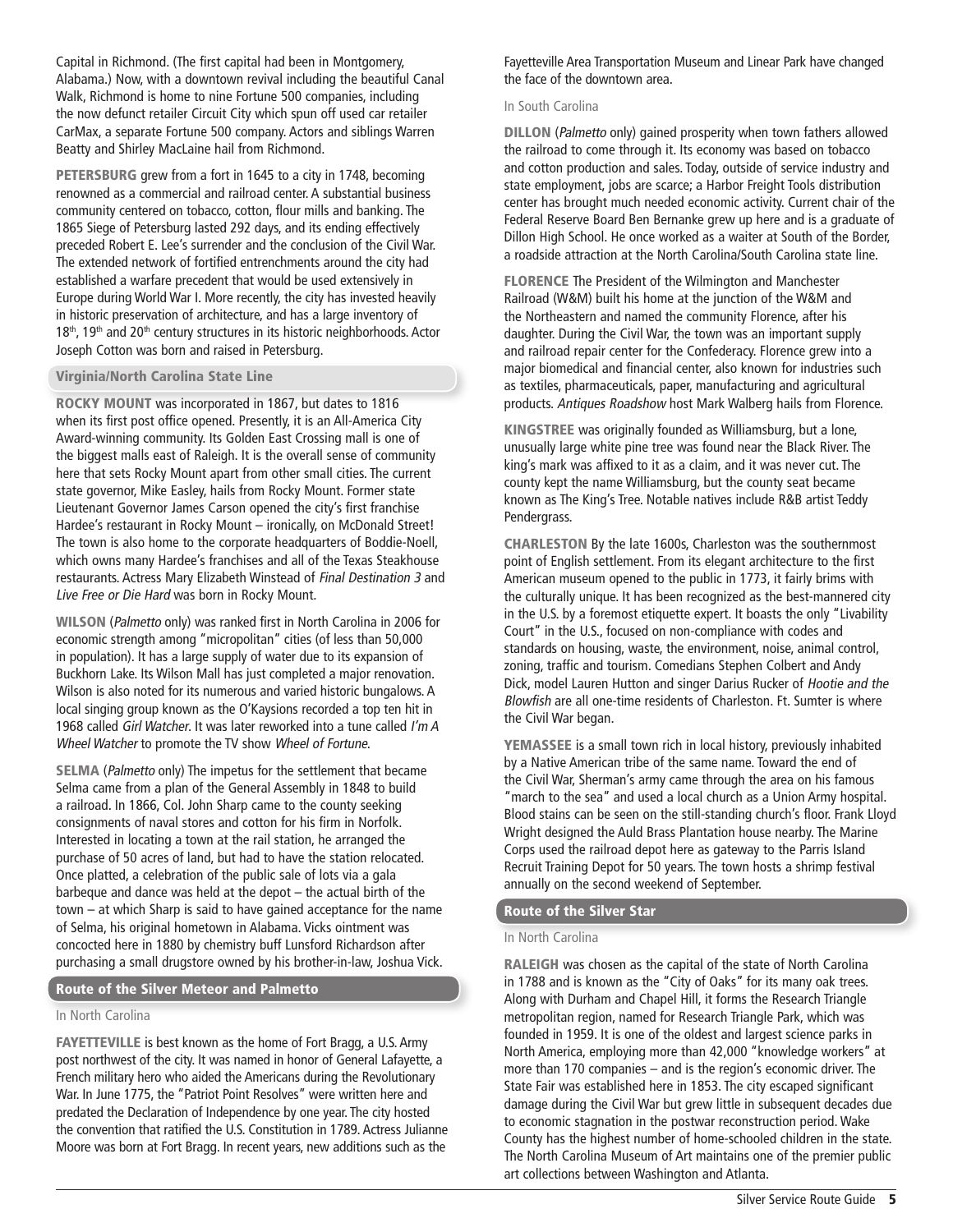CARY is situated in the heart of the Research Triangle region and is the fifth fastest growing city in the U.S. Begun in 1750 as a settlement, the coming of the railroad early placed it on a major transportation route. Cary adopted zoning and other ordinances to control expansion and give the city structure to accommodate the population growth related to Research Triangle Park. Today, some 68% of its adult residents hold an associate degree or higher. It boasts the most Ph.D.s per capita of all cities larger than 75,000 people, and one of the lowest crime rates. The largest employer is SAS Institute, the largest privately-held software company in the world.

SOUTHERN PINES on the fringe of the "Piedmont" section of the state occupies an area known as the Sandhills. Incorporated in 1887, the town's population is composed of retirees, active duty military and working families. Its economy balances manufacturing, tourism, health services, education and retirement. Points of interest include the Shaw House, built in 1821 and home to the first generation Scottish settlers.

HAMLET is a major junction of two major CSX rail lines. The Amtrak station sits at the junction of these lines, and the Hamlet yard is north of the downtown area. In 2007, "The Voice of Hamlet," also known as the Hub of the CSX Stream, was begun to broadcast CSX radio traffic on the worldwide web. The late jazz saxophonist and composer John Coltrane hailed from Hamlet.

#### In South Carolina

CAMDEN is home to the third oldest active polo field in the U.S. It is also the county seat of Kershaw County, known as the "Steeplechase Capital of the World" for its many horse related activities. The Carolina Cup each spring is a South Carolina tradition and premier social sporting event, and unique because gambling on horse racing is prohibited by state law. Notable natives include soul singer Brook Benton and financier Bernard Baruch. The town took its name from Lord Camden, a 16th century English opponent of taxing the Colonists without representation.

COLUMBIA is South Carolina's state capital and largest city. Founded in 1786, it was one of the first planned cities in the U.S. Its location at the confluence of two major rivers makes it a major destination for kayak and canoe enthusiasts. It is also known for being a choice retirement haven, having many cultural amenities, recreational choices and a mild climate. Its economy is well diversified, with major employers being state government, healthcare and the University of South Carolina. United Parcel Service operates its Southeastern Regional Hub at the Columbia Metropolitan Airport.

DENMARK was the site of the first transcontinental telephone call, made in 1915, from the building which now houses fine antiques in The Caroline Collection. It is also the hometown of Jim Harrison, specializing in early 20<sup>th</sup> century rural American scenes. His gallery is the culmination of a journey begun when he first climbed onto a painter's scaffold alongside McCartha's Hardware to paint a Coca Cola sign. The town boasts a unique gift store at the Crestwood Golf Club, Voorhees College, Denmark Technical College, and the Mennonite bakery, purveyors of uncommonly delicious baked goods.

#### South Carolina/Georgia State Line

SAVANNAH is known as the Hostess City of the South, attracting millions with its Southern charm and hospitality, collection of 18<sup>th</sup> and 19<sup>th</sup> century architecture, and downtown area designated as a National Historic Landmark District. Its St. Patrick's Day celebration is second largest in the U.S. behind New York City. Its layout was an elaborate plan by founders consisting of a series of wards built around central squares. Fortunately, the city was spared the burning that it could have suffered as famous Civil War Union General Sherman conducted his "march to the sea." Instead, after capturing the city, he telegraphed

President Lincoln, "I beg to present you as a Christmas gift the City of Savannah…." Today, 24 of the original city squares remain. Numerous tours, both walking and vehicular, are conducted each day through this most interesting of destinations. Many people became familiar with Savannah through John Brandt's novel and later film, Midnight in the Garden of Good and Evil, directed by Clint Eastwood.

JESUP is believed to have been named for General Thomas Sidney Jesup who provided service during the Creek War of 1836. A number of sites here are listed on the National Register of Historic Places, including the Little Red Caboose, the Railroad Section House, the Carter House and the Wayne County Courthouse. Today, the largest employer in the area is Rayonier, Inc., an international forest products company.

Folkston/Folkston Funnel With virtually all rail traffic headed to Florida passing through the town of Folkston, the rail lines through the city have acquired the nickname "The Folkston Funnel." Some 60 trains a day pass through here heading into and out of Florida, which can draw ten times as many railfans as people who live in the city. To provide for safe and advantageous viewing, the town built a platform for visitors.

#### Georgia/Florida State Line

JACKSONVILLE is America's largest physical city, with three times the area of New York City. Named in 1822 for Andrew Jackson, the first military governor of the Florida Territory and seventh president of the U.S., Jacksonville operates the largest urban park system in the U.S., with services at 337 locations on more than 80,000 acres. Its natural beauty is attributable in part to the St. John's River, one of the few in the world to flow "up" from south to north, and the Jacksonville Beaches area on the Atlantic Ocean, the center of nightlife and recreation. In 2008, Jacksonville was rated the third cleanest city in the U.S. During the Gilded Age, it and nearby St. Augustine became popular winter resorts for the rich and famous. Here also is world headquarters of CSX Transportation, which owns a large building that is a significant part of the downtown skyline.

PALATKA During the 1850s, the town gained a reputation as a haven for invalids escaping northern winters, arriving in large numbers by steamboat. Nearby is Daytona Beach, famous for college-age "Spring Break" vacations and NASCAR auto racing on the big oval.

Pierson is the nation's fern capital, growing much of the nation's commercial crop. Its ferns are exported worldwide for use in floral arrangements and other decorations.

DELAND is home to Stetson University, named for the famous hatmaker, and the Museum of Florida Art. Founded by baking soda magnate Henry DeLand, it was the first city in Florida to have electricity. It contains many fine examples of Mediterranean Revival Style architecture, a large number of which have been handsomely restored.

WINTER PARK boasts the Charles Hosmer Morse Museum of American Art housing the largest collection of Tiffany glass on earth. The city also enjoys more park space per capital than any city in Florida, perhaps because it was the first centrally planned community in the state. Its scenic Old Winter Park area features winding brick streets and a canopy of live oak trees draped with Spanish Moss. The city draws thousands annually to its nationally known Sidewalk Art Festival and the Winter Park Concours d'Elegance classic automobile show. Comedian Scott Thompson – better known as Carrot Top – resides in Winter Park.

ORLANDO is well known for its many tourist attractions, including the Walt Disney World Resort, Universal Orlando Resort, and SeaWorld Orlando. Its Florida Mall is one of the largest single-story malls in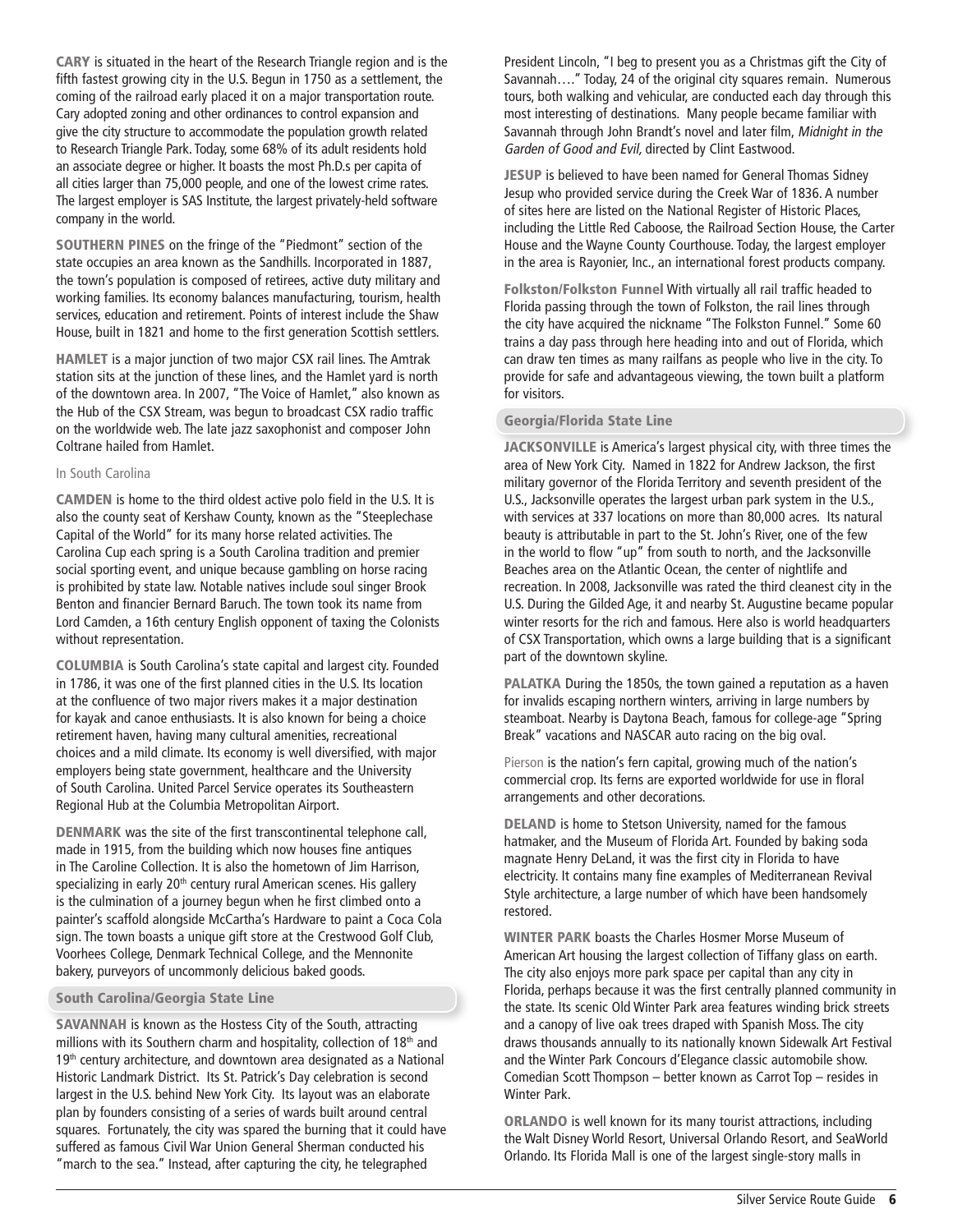the U.S. More than 48 million visitors are attracted to the region annually. Culturally, Orlando offers the Orlando Museum of Art, Science Center, Orange County Regional History Center and Arboretum of the University of Central Florida. It is also home to a substantial theatre population. Aside from tourism, its economy is also supported by a huge convention business and firms such as Lockheed-Martin, General Dynamics, and Westinghouse. Its Embry-Riddle University specializes in aeronautical training. Darden Restaurants, parent company of Red Lobster and Olive Garden, is the largest restaurant operator in the world by revenue. Notable athletes including Shaquille O'Neal and Tiger Woods call Orlando home.

KISSIMMEE was founded in the mid 19<sup>th</sup> century as Allendale. The State of Florida had contracted with one Hamilton Disston in 1881 to drain its southern swampland, in return for which he would be deeded half of all land successfully so drained. The deal made him the largest landowner in the U.S. Although criticized at the time, it triggered the state's first land boom and the establishment of numerous towns and cities. Disston based his operation out of the then-small town; a steamboat industry and shipyard soon sprang up to support the transportation of people and goods in furtherance of the enterprise and the newly dredged waterway to service it. After railroads challenged the steamships, cattle and citrus packing became paramount – until tourism took over after the opening of Walt Disney World in 1971. Backstreet Boys singer A. J. McLean hails from Kissimmee.

## Route of the Star

LAKELAND was settled in the 1870s and benefited from the Florida boom by the construction of many significant structures listed on the National Register of Historic Places. After the boom went bust, conditions did not improve until the arrival of the Detroit Tigers in 1934 for spring training, an arrangement that continues to this day. In 1938, renowned architect Frank Lloyd Wright came to design a "great educational temple" for Florida Southern College. It is the largest one-site collection of his buildings in the world. The town's Southgate Shopping Mall was featured in the hit movie Edward Scissorhands. Publix Supermarkets is headquartered here; the first Red Lobster restaurant was opened in Lakeland but has since closed.

TAMPA is also known as Tampa Bay, a four-county area with three million residents. The word is thought to mean "sticks of fire" in the language of a Native American tribe that once lived here, a reference to the many lightening strikes the area receives each summer. Significant growth did not occur until 1883, when phosphate was discovered in the region, vital for fertilizers and other products. The railroad soon followed, along with cigar production in what is now Ybor City. The population grew an astonishing 668% between 1880 and 1890. The city grew further as a result of World War II when MacDill Field served as a main base for air operations. Bayshore Boulevard has a six-mile continuous sidewalk on the eastern end, the longest in the world. Tampa is home to numerous tourist attractions, including Busch Gardens Africa, Adventure Island and Florida Aquarium. Gasparilla, the "Mardi Gras of Tampa," is a mock pirate invasion festival held on the last Saturday of January. The Tampa Bay Buccaneers of the NFL, established in 1976, brought the area is first major sports championship with the winning of Super Bowl XXXVII in 2002. The Port of Tampa is the state's busiest in terms of throughput tonnage; several cruise ship lines also make use of the port. Wrestler Hulk Hogan, actress Brittany Snow, singer Ray Charles, and Ferdie "The Fight Doctor" Pacheco, former cornerman for Muhammad Ali, all hail from Tampa. Tampa Union Station is located in an historic building between downtown and Ybor City. Here the train reverses direction en route to Miami or New York.

WINTER HAVEN is perhaps best known as the home of Cypress Gardens, Florida's first theme park, which has undergone recent renovations to add thrill rides. Called "The Chain of Lakes City" due to its numerous fresh water lakes within city limits, it hosts a number of ski schools. Its name is a reference to its lack of cold weather. Country musician Gram Parsons grew up here.

SEBRING is the home of Sebring International Raceway, created on a former airbase, and host of the 12 Hours of Sebring. This annual American Le Mans Series race is held in March at Sebring Regional Airport. Several of the town's streets are named after automobile manufacturers or their models, such as Porsche Avenue, Corvette Avenue and Thunderbird Road. The town was founded in 1912 and named after George Sebring, a pottery manufacturer from Ohio.

OKECHOOBEE is the seat of the county of the same name and host of the Speckled Perch Festival held annually in honor of its lake's most famous fish. The first recorded Category 5 hurricane in the North Atlantic hit Okeechobee in 1928.

# Routes Combined

WEST PALM BEACH is the oldest incorporated municipality in South Florida. The city was founded by Henry Flagler, also the founder of the Florida East Coast Railway. Companies like Pratt & Whitney, IBM and RCA helped put the city on the map in the 1960s. Today, West Palm is growing and the skyline is constantly changing. It boasts numerous historic neighborhoods and communities. Its Norton Museum of Art hosts traveling exhibits that run the circuit of world class museums. The Raymond F. Kravis Center for the Performing Arts provides a venue for world class performances in theater, dance, opera and music. SunFest is a music, art and waterfront festival founded in 1982. The National Horse Show is America's oldest, a major fixture on national and international sports and social calendars. The Barrett-Jackson Collector Car Auction at the South Florida Expo Center set a record selling Howard Hughes' personal 1953 Buick Roadmaster for \$1.62 million. Clematis by Night, an outdoor event held on the street of the same name with live music and food, has been called "the hottest street in Florida." A long list of notable residents includes comedian Larry the Cable Guy and actor Tommy Lee Jones.

DELRAY BEACH takes its name from a Detroit neighborhood of the same name, which means "of the king" in Spanish. The Florida East Coast Railway had reached town in 1896; by 1911, pineapple and tomato canning plants had been built. The Florida land boom of the 1920s brought prosperity, and tourism soon became an important industry. Recent years have seen a large-scale renovation of the downtown area. One major factor has been the Delray Beach Tennis Center, host to international events such as the Fed Cup, Davis Cup and Pro Celebrity. Today's downtown area is a cultural and residential hub offering a multitude of upscale restaurants, retail establishments, nightclubs and galleries. The city is also known for its substance abuse recovery community and the numerous halfway houses dedicated to this effort.

DEERFIELD BEACH post office opened in 1898 to serve a population of 20 settlers. The name refers to the numerous deer that grazed along the Hillsboro River. The town incorporated in 1925 and boasted 1,300 residents. Primarily an agricultural community until the late 1940s, tourists began to discover its scenic oceanfront after World War II. By the 1950s, the economy became diversified to include distribution, manufacturing and office industries. It hosts the Women's Professional Volleyball Tour and the Superboat Power Race.

FT. LAUDERDALE, the "Venice of America," is known for its expansive and intricate canal system. A popular tourist destination, it hosts a major yachting center, more than 4,100 restaurants and some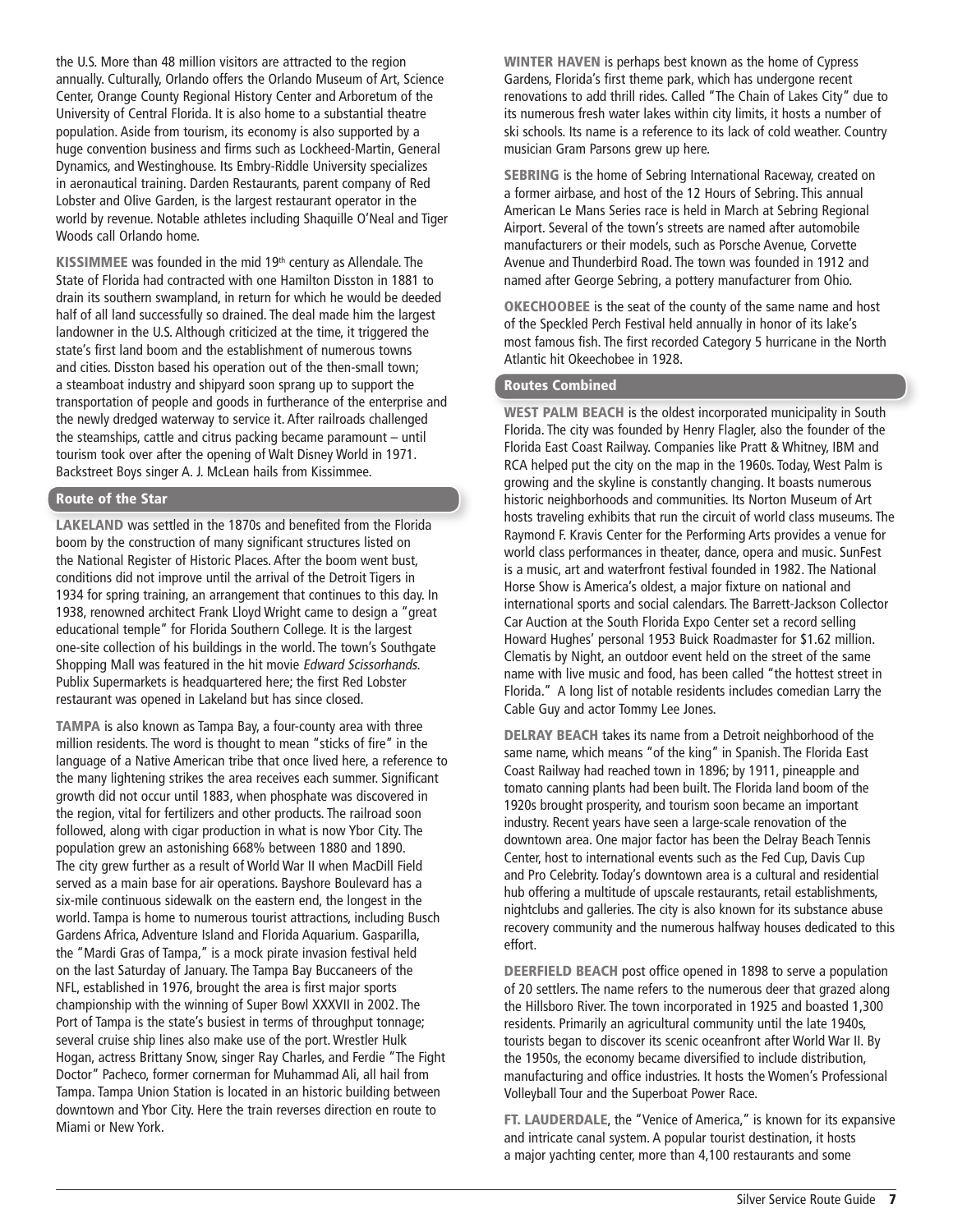120 nightclubs. It takes its name from Major William Lauderdale, commander of a detachment of soldiers who built the first of a series of forts in 1838 prior to the Second Seminole War. It was not until the railroad reached the area in 1896 that organized development began. When World War II began, the town became a major U.S. base; after the war, service members returned to the area, spurring a population explosion greater than the land boom of the 1920s had brought. Once known as a "spring break" destination for students, it now attracts a more affluent tourist. Its International Boat Show is the world's largest. The 1960 film Where the Boys Are was filmed at "ground zero" of the beach at the Elbo Room, Las Olas and A1A. Notable residents have included actor Kelsey Grammer, musician Marilyn Manson and the late Dave Thomas, founder of Wendy's.

HOLLYWOOD Joseph Young arrived in South Florida in 1920 with a vision of his dream city characterized by sectioned districts – a precursor to modern day zoning regulations. Unique to the plan was the incorporation of three large circles of land along his planned principal boulevard. During the Florida land boom of the 1920s up through the 1950s and 1960s, the population grew rapidly. Today, Port Everglades, the second busiest cruise port in the world, is partially within its municipal boundaries. Its Hollywood Beach Boardwalk is one of America's top ten nostalgic promenades, according to USA Today. Also counted among local attractions are greyhound racing, horseracing and Jai-Alai – the world's fastest ballgame.

MIAMI is the largest city in Florida and seventh largest metro area in the U.S. It is considered a global city for its importance in finance, commerce, media, entertainment, arts and international trade. It also houses the highest concentration of international banks in the U.S. Miami holds the distinction of being the only major city in the country founded by a woman, Julia Tuttle, a local citrus grower and native of Cleveland. After a great freeze further north in 1894 hastened the city's growth, she convinced Henry Flagler to expand his Florida East Coast Railroad to the region. Miami was incorporated in 1896 with a population of 300. It is the only major city in the U.S. bordered by two national parks – Everglades on the west and Biscayne on the east. Its true tropical climate has never recorded an average monthly temperature under 64 degrees. Its one recorded snowfall occurred in 1977. The Adrienne Arsht Center for the Performing Arts is the second largest such center after Lincoln Center in New York. It is also a top modeling locale, home to many models and agencies and host to numerous events and shows. Considered a hot spot for dance music, it burst onto the popular music scene in a big way when Cubanoriented Gloria Estefan and her Miami Sound Machine had huge hits in the 1980s. Miami has hosted the Super Bowl nine times, tying New Orleans for the record. Housing the National Hurricane Center and the headquarters of the United States Southern Command, it is also an industrial center for stone quarrying and warehousing.